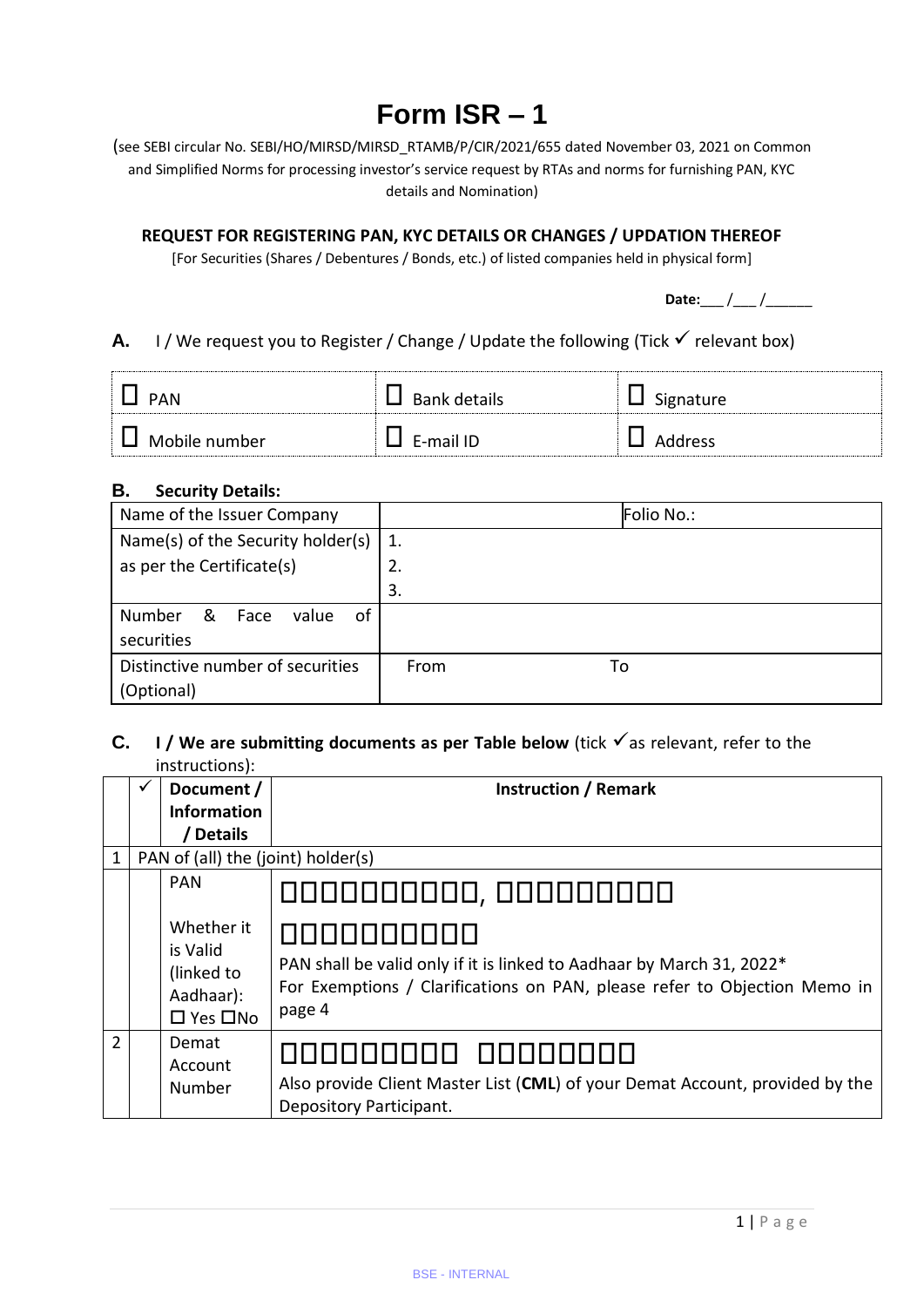| $\overline{3}$ | Proof<br>of                   | Any one of the documents, only if there is change in the address;                                                                                                                                                                                               |
|----------------|-------------------------------|-----------------------------------------------------------------------------------------------------------------------------------------------------------------------------------------------------------------------------------------------------------------|
|                | Address<br>of<br>first<br>the | $\Box$ Client Master List (CML) of your Demat Account, provided by DP.                                                                                                                                                                                          |
|                | holder                        | $\Box$ Valid Passport/ Registered Lease or Sale Agreement of Residence /<br>Driving License / Flat Maintenance bill.                                                                                                                                            |
|                |                               | Utility bills like Telephone Bill (only land line), Electricity bill or Gas bill -<br>Not more than 3 months old.                                                                                                                                               |
|                |                               | $\Box$ Identity card / document with address, issued by any of the following:<br>Central/State Government and its Departments, Statutory / Regulatory<br>Authorities, Public Sector Undertakings, Scheduled Commercial Banks,<br>Public Financial Institutions. |
|                |                               | $\Box$ For FII / sub account, Power of Attorney given by FII / sub-account to the<br>Custodians (which are duly notarized and / or apostilled or consularised)<br>that gives the registered address should be taken.                                            |
|                |                               | $\Box$ The proof of address in the name of the spouse                                                                                                                                                                                                           |
| 4              | <b>Bank details</b>           |                                                                                                                                                                                                                                                                 |
|                |                               |                                                                                                                                                                                                                                                                 |
|                |                               |                                                                                                                                                                                                                                                                 |
|                |                               | Provide the following:                                                                                                                                                                                                                                          |
|                |                               |                                                                                                                                                                                                                                                                 |
|                |                               | original cancelled cheque with name of security holder printed on it or                                                                                                                                                                                         |
|                |                               | Bank Passbook or Bank Statement attested by the Bank #                                                                                                                                                                                                          |
| 5              | E-mail                        |                                                                                                                                                                                                                                                                 |
|                | address                       | #                                                                                                                                                                                                                                                               |
| 6              | Mobile                        |                                                                                                                                                                                                                                                                 |
|                |                               | $*$ as sure data so may be specified by the CDDT<br>(DD, Dana)                                                                                                                                                                                                  |

*\* or any date as may be specified by the CBDT (DP: Depository Participant) # In case it is not provided, the details available in the CML will be updated in the folio*

**Authorization**: I / We authorise you (RTA) to update the above PAN and KYC details in my / our folio (s) \_\_\_\_\_\_\_\_\_, \_\_\_\_\_\_\_\_,(*use Separate Annexure if extra space is required*) in which I / We are the holder(s) (strike off what is not applicable).

**Declaration:** All the above facts stated are true and correct.

|              | Holder 1 | Holder 2 | Holder 3 |
|--------------|----------|----------|----------|
| Signature    |          |          |          |
|              |          |          |          |
|              |          |          |          |
| Name         |          |          |          |
| Full address |          |          |          |
|              |          |          |          |
|              |          |          |          |
|              |          |          |          |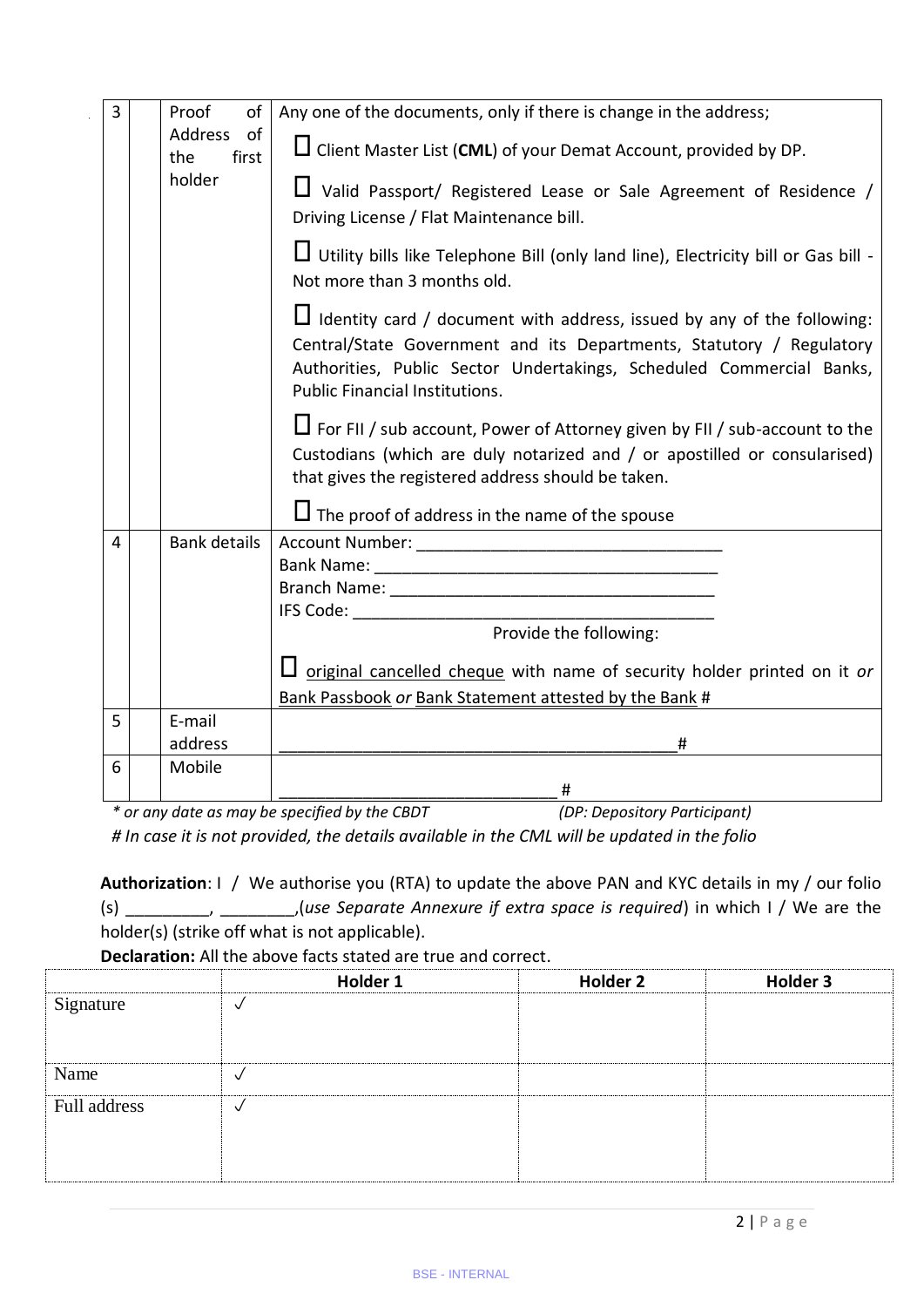|                                                                                                                                                                                       | $\checkmark$                                                                                                                                                                                                                                           | 888888                                                                                                | <u>LILIN LILIN U</u>                                                                                                                                                                                                                                                                                                                                                                                          |                         |
|---------------------------------------------------------------------------------------------------------------------------------------------------------------------------------------|--------------------------------------------------------------------------------------------------------------------------------------------------------------------------------------------------------------------------------------------------------|-------------------------------------------------------------------------------------------------------|---------------------------------------------------------------------------------------------------------------------------------------------------------------------------------------------------------------------------------------------------------------------------------------------------------------------------------------------------------------------------------------------------------------|-------------------------|
|                                                                                                                                                                                       |                                                                                                                                                                                                                                                        | Mode of submission of documents to the RTA                                                            |                                                                                                                                                                                                                                                                                                                                                                                                               |                         |
| Please use any one of the following mode;                                                                                                                                             |                                                                                                                                                                                                                                                        |                                                                                                       |                                                                                                                                                                                                                                                                                                                                                                                                               |                         |
|                                                                                                                                                                                       | 1. In Person Verification (IPV): by producing the originals to the authorized person of<br>the RTA, who will retain copy(ies) of the document(s)<br>2. In hard copy: by furnishing self-attested photocopy(ies) of the relevant document,<br>with date |                                                                                                       |                                                                                                                                                                                                                                                                                                                                                                                                               |                         |
|                                                                                                                                                                                       |                                                                                                                                                                                                                                                        |                                                                                                       |                                                                                                                                                                                                                                                                                                                                                                                                               |                         |
|                                                                                                                                                                                       |                                                                                                                                                                                                                                                        |                                                                                                       |                                                                                                                                                                                                                                                                                                                                                                                                               |                         |
|                                                                                                                                                                                       | 3.                                                                                                                                                                                                                                                     |                                                                                                       |                                                                                                                                                                                                                                                                                                                                                                                                               |                         |
|                                                                                                                                                                                       |                                                                                                                                                                                                                                                        | Through e-mail address already registered with the RTA, with e-sign of scanned<br>copies of documents |                                                                                                                                                                                                                                                                                                                                                                                                               |                         |
|                                                                                                                                                                                       |                                                                                                                                                                                                                                                        |                                                                                                       | 4. Service portal of the RTA with e-sign with scanned copies of documents, if the RTA is                                                                                                                                                                                                                                                                                                                      |                         |
|                                                                                                                                                                                       | providing such facility                                                                                                                                                                                                                                |                                                                                                       |                                                                                                                                                                                                                                                                                                                                                                                                               |                         |
|                                                                                                                                                                                       | <b>Note</b>                                                                                                                                                                                                                                            |                                                                                                       |                                                                                                                                                                                                                                                                                                                                                                                                               |                         |
|                                                                                                                                                                                       | (for all the eligible folios).                                                                                                                                                                                                                         |                                                                                                       | It is mandatory for holders of physical securities in listed company to furnish PAN, full<br>KYC details (address proof, bank details, e-mail address, mobile number) and Nomination                                                                                                                                                                                                                          |                         |
| Upon receipt or up-dation of bank details, the RTA will automatically, pay electronically,<br>all the moneys of / payments to the holder that were previous unclaimed / unsuccessful. |                                                                                                                                                                                                                                                        |                                                                                                       |                                                                                                                                                                                                                                                                                                                                                                                                               |                         |
| ٠                                                                                                                                                                                     | RTA shall update the folio with PAN, KYC details and Nominee, within seven working<br>days of its receipt. However, cancellation of nomination, shall take effect from the date on<br>which this intimation is received by the company $/$ RTA.        |                                                                                                       |                                                                                                                                                                                                                                                                                                                                                                                                               |                         |
|                                                                                                                                                                                       |                                                                                                                                                                                                                                                        | up-dating / changing PAN, KYC details and Nomination.                                                 | RTA shall not insist on Affidavits or Attestation / Notarization or indemnity for registering /                                                                                                                                                                                                                                                                                                               |                         |
|                                                                                                                                                                                       | Specimen<br>Signature                                                                                                                                                                                                                                  | <b>ISR</b><br>Form<br>$2021$ ) and                                                                    | . Provide banker's attestation of the signature of the holder(s) as per<br>in<br><b>Contract Contract</b><br>$\overline{2}$<br>SEBI/HO/MIRSD/MIRSD RTAMB/P/CIR/2021/655 dated November 03,                                                                                                                                                                                                                    | <b>SEBI</b><br>circular |
|                                                                                                                                                                                       |                                                                                                                                                                                                                                                        |                                                                                                       | • original cancelled cheque with name of security holder printed on it or<br>Bank Passbook or Bank Statement attested by the Bank                                                                                                                                                                                                                                                                             |                         |
|                                                                                                                                                                                       | Nomination**                                                                                                                                                                                                                                           | dated November 03, 2021                                                                               | . Providing Nomination: Please submit the duly filled up Nomination<br>Form (SH-13) or 'Declaration to Opt out of Nomination' as per Form<br>ISR-3, in SEBI circular SEBI/HO/MIRSD/MIRSD RTAMB/P/ CIR/2021/655<br>• Change in Existing Nomination: Please use Form SH-14 in SEBI circular<br>SEBI/HO/MIRSD/MIRSD RTAMB/P/CIR/2021/655<br>• Cancellation of Existing Nomination: use Form SH-14 & Form ISR - 3 |                         |

\*\* Nomination (**Form SH-13 or SH-14**) / 'Declaration to Opt-Out of nomination' (**Form ISR – 3**), has to be furnished by the holder(s) separately for each listed company.

*(Page 3 & 4 is for information to investors; print out of the same is not required)*